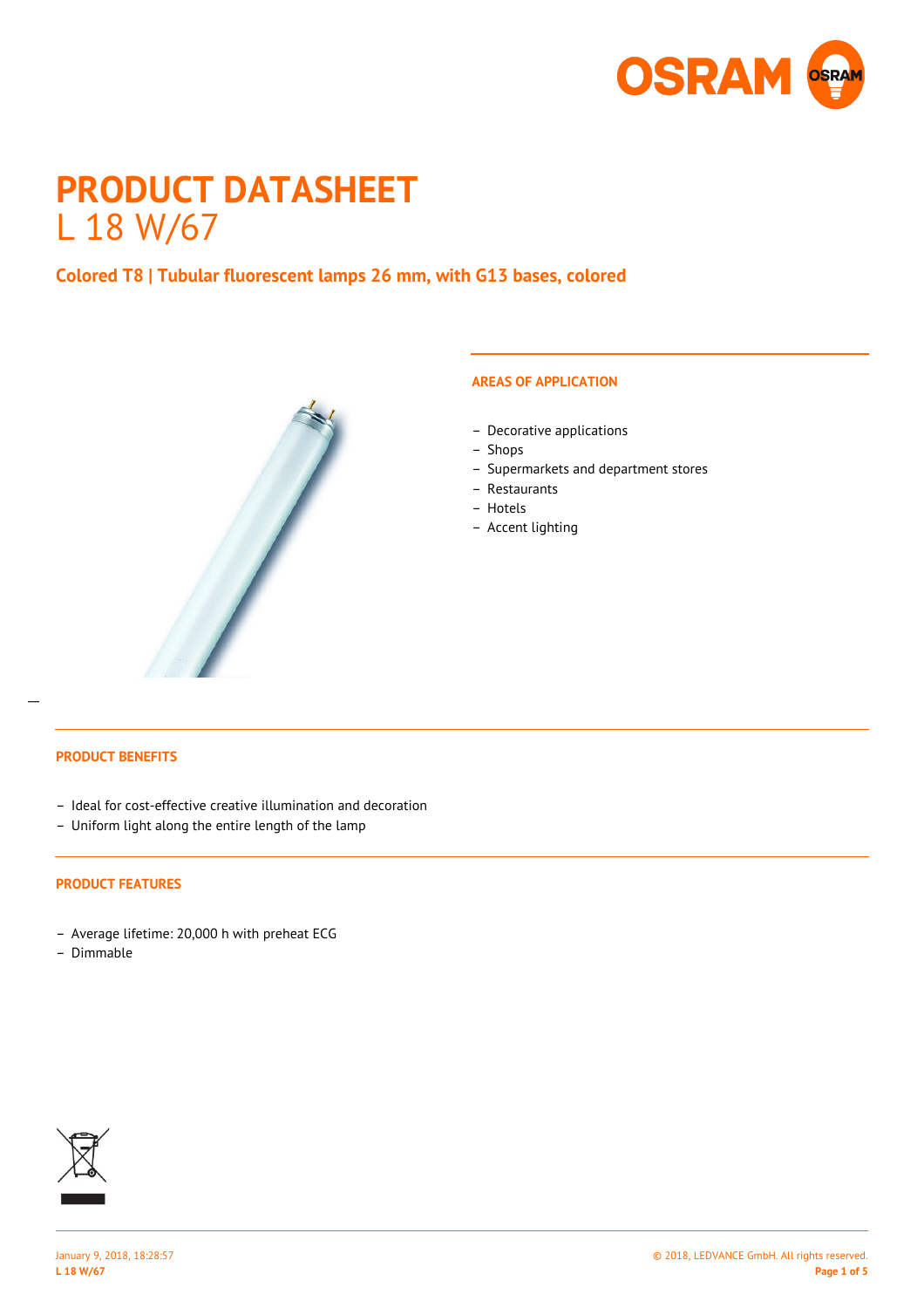## **TECHNICAL DATA**

#### Electrical data

| <b>Nominal wattage</b>              | 18.00 W                                                   |  |
|-------------------------------------|-----------------------------------------------------------|--|
| Rated lamp efficacy (HF data 25 °C) | Under clarification by authority and standardization body |  |
| Rated wattage                       | 18.00 W                                                   |  |

### Photometrical data

| Rated lamp efficacy (standard condition) | 22 lm/W |
|------------------------------------------|---------|
| <b>Rated luminous flux</b>               | 400 lm  |
| Luminous flux at 25 °C                   | 400 lm  |
| Light color                              | 67      |
| <b>Nominal luminous flux</b>             | 400 lm  |
| Light color (designation)                | Blue    |
| Rated LLMF at 2,000 h                    | 0.95    |
| Rated LLMF at 4,000 h                    | 0.92    |
| Rated LLMF at 6,000 h                    | 0.89    |
| Rated LLMF at 8,000 h                    | 0.87    |
| Rated LLMF at 12,000 h                   | 0.84    |
| Rated LLMF at 16,000 h                   | 0.81    |

### Dimensions & weight

 $\overline{a}$ 





| <b>Tube diameter</b>                        | $26$ mm   |
|---------------------------------------------|-----------|
| Length                                      | 590.0 mm  |
| Length with base excl. base pins/connection | 590.00 mm |
| <b>Diameter</b>                             | $26.0$ mm |
| Maximum diameter                            | $26.0$ mm |

# Temperatures & operating conditions

| 25.0 °C<br>Rated ambient temp.w.max.luminous flux |  |
|---------------------------------------------------|--|
|---------------------------------------------------|--|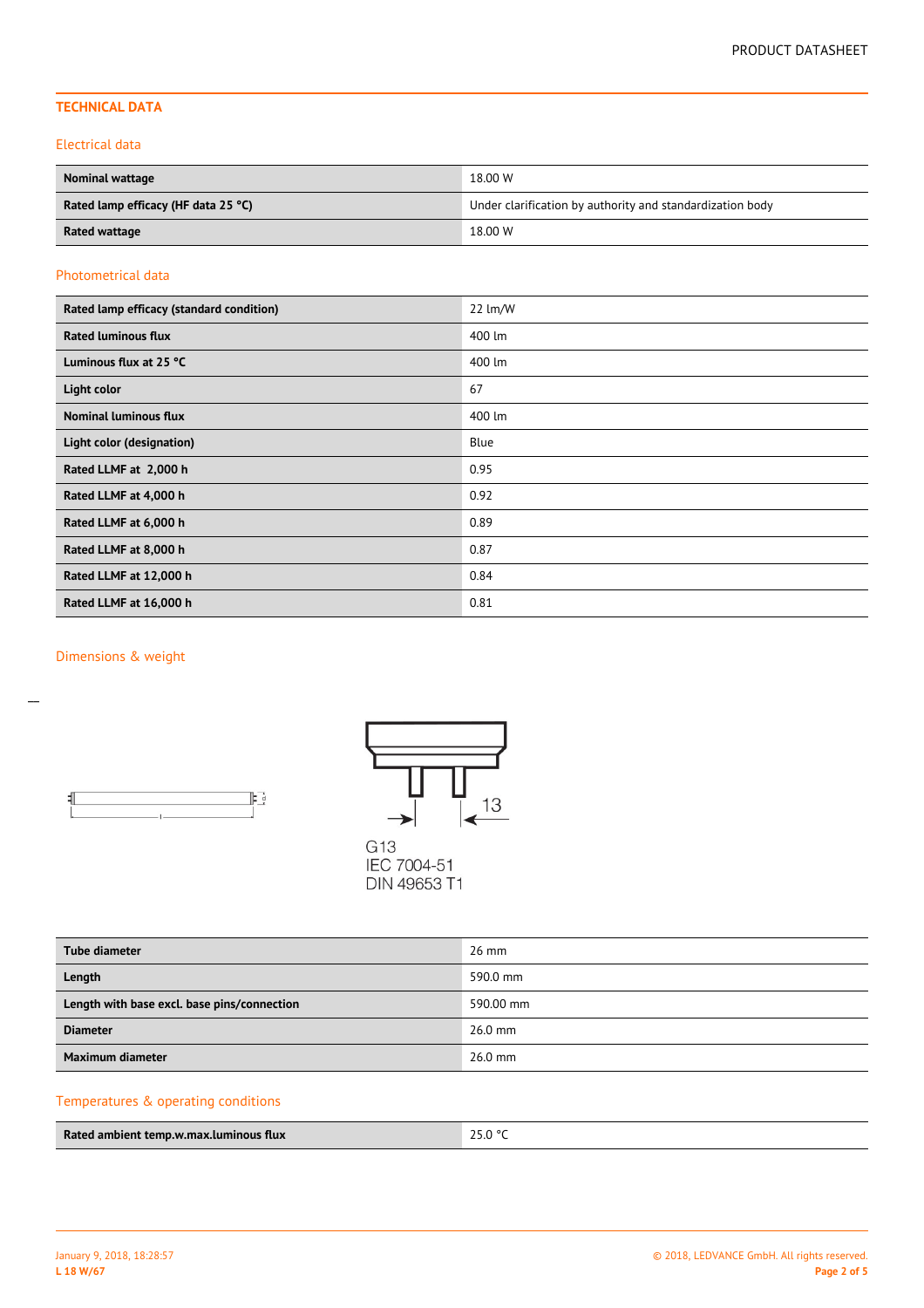### Lifespan

| Service life                           | 18000 h $^{1}$ |
|----------------------------------------|----------------|
| Lifespan                               | 20000 h $^{1}$ |
| Rated lamp survival factor at 2,000 h  | 0.99           |
| Rated lamp survival factor at 4,000 h  | 0.99           |
| Rated lamp survival factor at 6,000 h  | 0.99           |
| Rated lamp survival factor at 8,000 h  | 0.99           |
| Rated lamp survival factor at 12,000 h | 0.99           |
| Rated lamp survival factor at 16,000 h | 0.90           |
| Rated lamp survival factor at 20,000 h | 0.50           |
| <b>Operation mode LLMF/LSF</b>         | <b>HF</b>      |
| Rated lamp life time                   | 20000 h        |
| Nominal lamp life time                 | 20000 h        |

1) With preheat ECG

## Additional product data

| <b>Base (standard designation)</b> | G13              |
|------------------------------------|------------------|
| <b>Mercury content</b>             | $2.3 \text{ mg}$ |
| <b>Show WEEE picto</b>             | Yes              |
|                                    |                  |

# Capabilities

 $\overline{a}$ 

| Suitable for indoor            | Yes          |  |
|--------------------------------|--------------|--|
| Certificates & standards       |              |  |
| <b>Energy efficiency class</b> | ╰            |  |
| <b>Energy consumption</b>      | 24 kWh/1000h |  |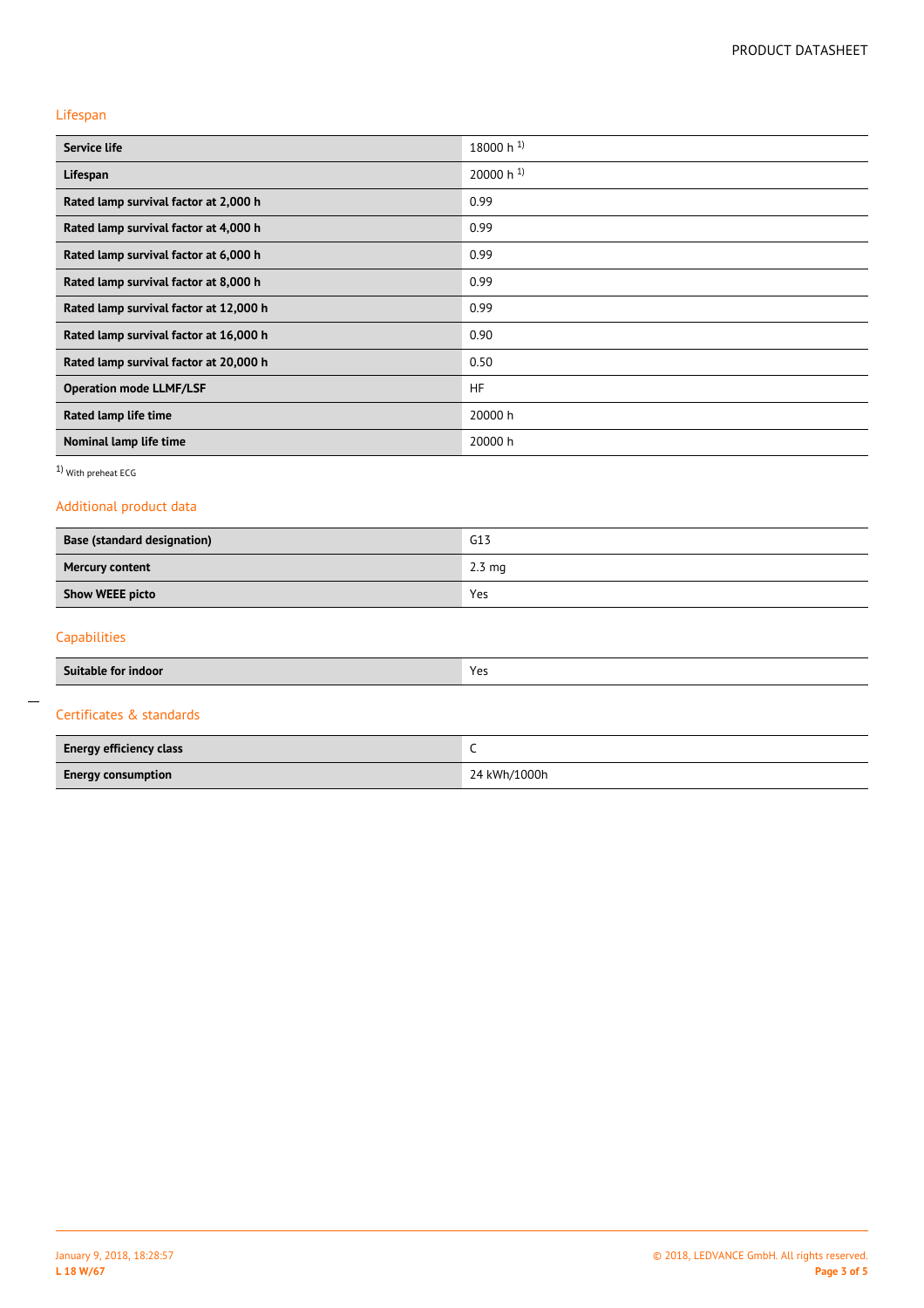## Light Distribution



Spectral power distribution

#### **SYSTEM GUARANTEE**

OSRAM System+ Guarantee in combination with OSRAM ECGs

## **SAFETY ADVICE**

 $\overline{a}$ 

In case of lamp breakage: www.ledvance.com/brokenlamp



Circuit diagram

### **LOGISTICAL DATA**